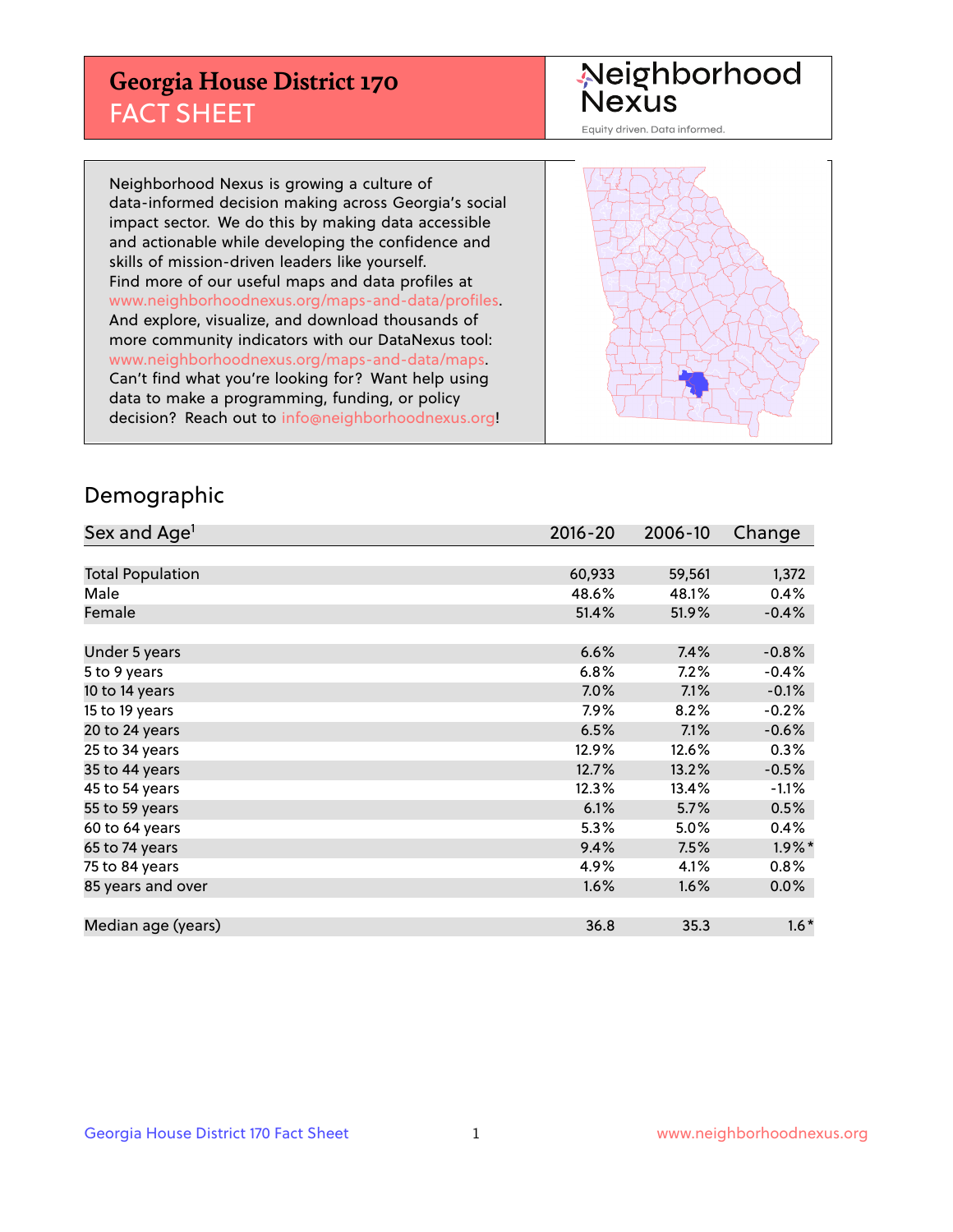## Demographic, continued...

| Race <sup>2</sup>                                            | $2016 - 20$ | 2006-10 | Change     |
|--------------------------------------------------------------|-------------|---------|------------|
| <b>Total population</b>                                      | 60,933      | 59,561  | 1,372      |
| One race                                                     | 96.5%       | 99.4%   | $-2.8%$    |
| White                                                        | 68.2%       | 68.5%   | $-0.2%$    |
| <b>Black or African American</b>                             | 24.2%       | 25.4%   | $-1.2%$    |
| American Indian and Alaska Native                            | 0.2%        | 0.0%    | 0.1%       |
| Asian                                                        | 1.3%        | 0.9%    | 0.4%       |
| Native Hawaiian and Other Pacific Islander                   | 0.0%        | 0.0%    | 0.0%       |
| Some other race                                              | 2.6%        | 4.6%    | $-2.0\%$ * |
| Two or more races                                            | 3.5%        | 0.6%    | $2.8\%$ *  |
| Race alone or in combination with other race(s) <sup>3</sup> | $2016 - 20$ | 2006-10 | Change     |
| <b>Total population</b>                                      | 60,933      | 59,561  | 1,372      |
| White                                                        | 71.5%       | 69.1%   | $2.4\%$ *  |
| <b>Black or African American</b>                             | 25.5%       | 25.8%   | $-0.3%$    |
| American Indian and Alaska Native                            | 0.6%        | 0.2%    | 0.3%       |
| Asian                                                        | 1.9%        | 0.9%    | 0.9%       |
| Native Hawaiian and Other Pacific Islander                   | 0.0%        | 0.0%    | 0.0%       |
| Some other race                                              | 4.1%        | 4.6%    | $-0.5%$    |
|                                                              |             |         |            |
| Hispanic or Latino and Race <sup>4</sup>                     | $2016 - 20$ | 2006-10 | Change     |
| <b>Total population</b>                                      | 60,933      | 59,561  | 1,372      |
| Hispanic or Latino (of any race)                             | 9.6%        | 8.3%    | 1.3%       |
| Not Hispanic or Latino                                       | 90.4%       | 91.7%   | $-1.3%$    |
| White alone                                                  | 62.9%       | 64.6%   | $-1.7%$    |
| <b>Black or African American alone</b>                       | 24.1%       | 25.3%   | $-1.2%$    |
| American Indian and Alaska Native alone                      | 0.2%        | 0.0%    | 0.1%       |
| Asian alone                                                  | 1.3%        | 0.9%    | 0.4%       |
| Native Hawaiian and Other Pacific Islander alone             | 0.0%        | 0.0%    | 0.0%       |
| Some other race alone                                        | 0.0%        | 0.3%    | $-0.3%$    |
| Two or more races                                            | 2.0%        | 0.6%    | $1.4\%$ *  |
| U.S. Citizenship Status <sup>5</sup>                         | $2016 - 20$ | 2006-10 | Change     |
|                                                              |             |         |            |
| Foreign-born population                                      | 2,598       | 3,053   | $-455$     |
| Naturalized U.S. citizen                                     | 25.7%       | 23.9%   | 1.9%       |
| Not a U.S. citizen                                           | 74.3%       | 76.1%   | $-1.9%$    |
|                                                              |             |         |            |
| Citizen, Voting Age Population <sup>6</sup>                  | 2016-20     | 2006-10 | Change     |
| Citizen, 18 and over population                              | 44,273      | 41,716  | $2,557*$   |
| Male                                                         | 47.6%       | 46.6%   | 1.0%       |
| Female                                                       | 52.4%       | 53.4%   | $-1.0%$    |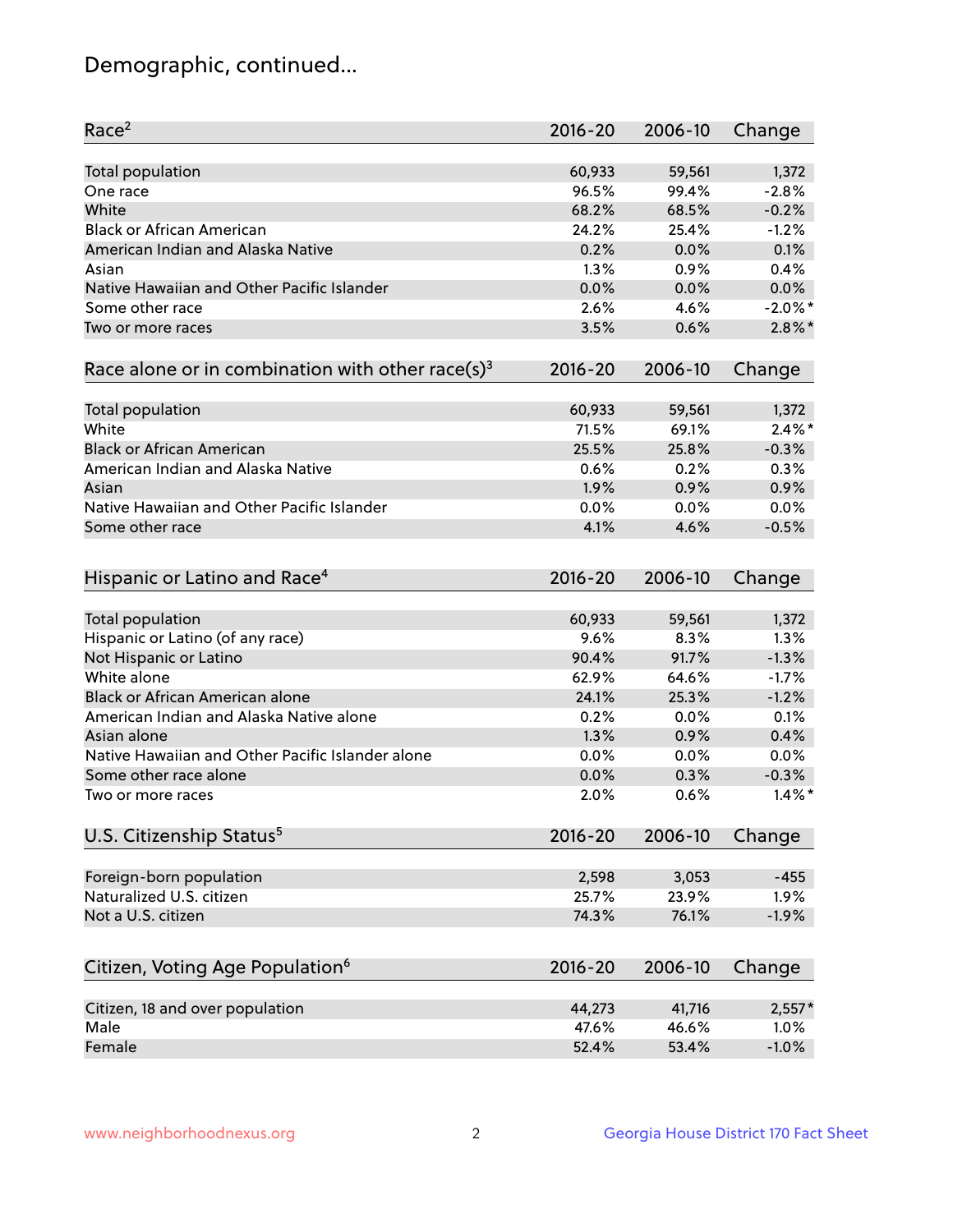#### Economic

| Income <sup>7</sup>                                 | $2016 - 20$ | 2006-10 | Change     |
|-----------------------------------------------------|-------------|---------|------------|
|                                                     |             |         |            |
| All households                                      | 22,576      | 22,079  | 497        |
| Less than \$10,000                                  | 8.9%        | 14.8%   | $-5.9\%$ * |
| \$10,000 to \$14,999                                | 7.2%        | 8.4%    | $-1.1%$    |
| \$15,000 to \$24,999                                | 13.7%       | 16.4%   | $-2.7%$ *  |
| \$25,000 to \$34,999                                | 13.4%       | 12.5%   | 1.0%       |
| \$35,000 to \$49,999                                | 12.6%       | 14.0%   | $-1.5%$    |
| \$50,000 to \$74,999                                | 19.2%       | 16.3%   | $2.9\%$ *  |
| \$75,000 to \$99,999                                | 10.4%       | 8.9%    | 1.5%       |
| \$100,000 to \$149,999                              | 9.7%        | 7.1%    | $2.6\%$ *  |
| \$150,000 to \$199,999                              | 2.9%        | 0.9%    | 2.0%       |
| \$200,000 or more                                   | 2.0%        | 0.7%    | 1.2%       |
| Median household income (dollars)                   | 43,193      | 33,139  | 10,053*    |
| Mean household income (dollars)                     | 56,534      | 44,083  | 12,451*    |
| With earnings                                       | 72.6%       | 73.6%   | $-0.9%$    |
| Mean earnings (dollars)                             | 60,209      | 47,007  | 13,202*    |
| <b>With Social Security</b>                         | 35.6%       | 31.6%   | 3.9%*      |
| Mean Social Security income (dollars)               | 16,894      | 12,779  | $4,115*$   |
| With retirement income                              | 16.3%       | 14.4%   | $2.0\%$ *  |
| Mean retirement income (dollars)                    | 22,346      | 18,281  | 4,065*     |
| With Supplemental Security Income                   | 5.5%        | $7.1\%$ | $-1.6%$    |
| Mean Supplemental Security Income (dollars)         | 6,946       | 6,097   | 849*       |
| With cash public assistance income                  | 1.2%        | 1.2%    | $0.0\%$    |
| Mean cash public assistance income (dollars)        | 2,035       | 1,579   | 456        |
| With Food Stamp/SNAP benefits in the past 12 months | 16.7%       | 17.7%   | $-1.0%$    |
|                                                     |             |         |            |
| Families                                            | 14,822      | 15,365  | $-543$     |
| Less than \$10,000                                  | 6.0%        | 9.1%    | $-3.1\%$ * |
| \$10,000 to \$14,999                                | 4.5%        | 5.9%    | $-1.3%$    |
| \$15,000 to \$24,999                                | 11.0%       | 16.1%   | $-5.0\%$ * |
| \$25,000 to \$34,999                                | 13.8%       | 11.5%   | 2.4%       |
| \$35,000 to \$49,999                                | 12.1%       | 15.1%   | $-3.0%$    |
| \$50,000 to \$74,999                                | 19.8%       | 19.5%   | 0.2%       |
| \$75,000 to \$99,999                                | 13.3%       | 11.6%   | 1.7%       |
| \$100,000 to \$149,999                              | 13.0%       | 9.2%    | $3.9\%$ *  |
| \$150,000 to \$199,999                              | 3.7%        | 1.2%    | 2.5%       |
| \$200,000 or more                                   | 2.7%        | 0.9%    | 1.7%       |
| Median family income (dollars)                      | 53,157      | 42,000  | $11,157*$  |
| Mean family income (dollars)                        | 66,575      | 51,349  | 15,226*    |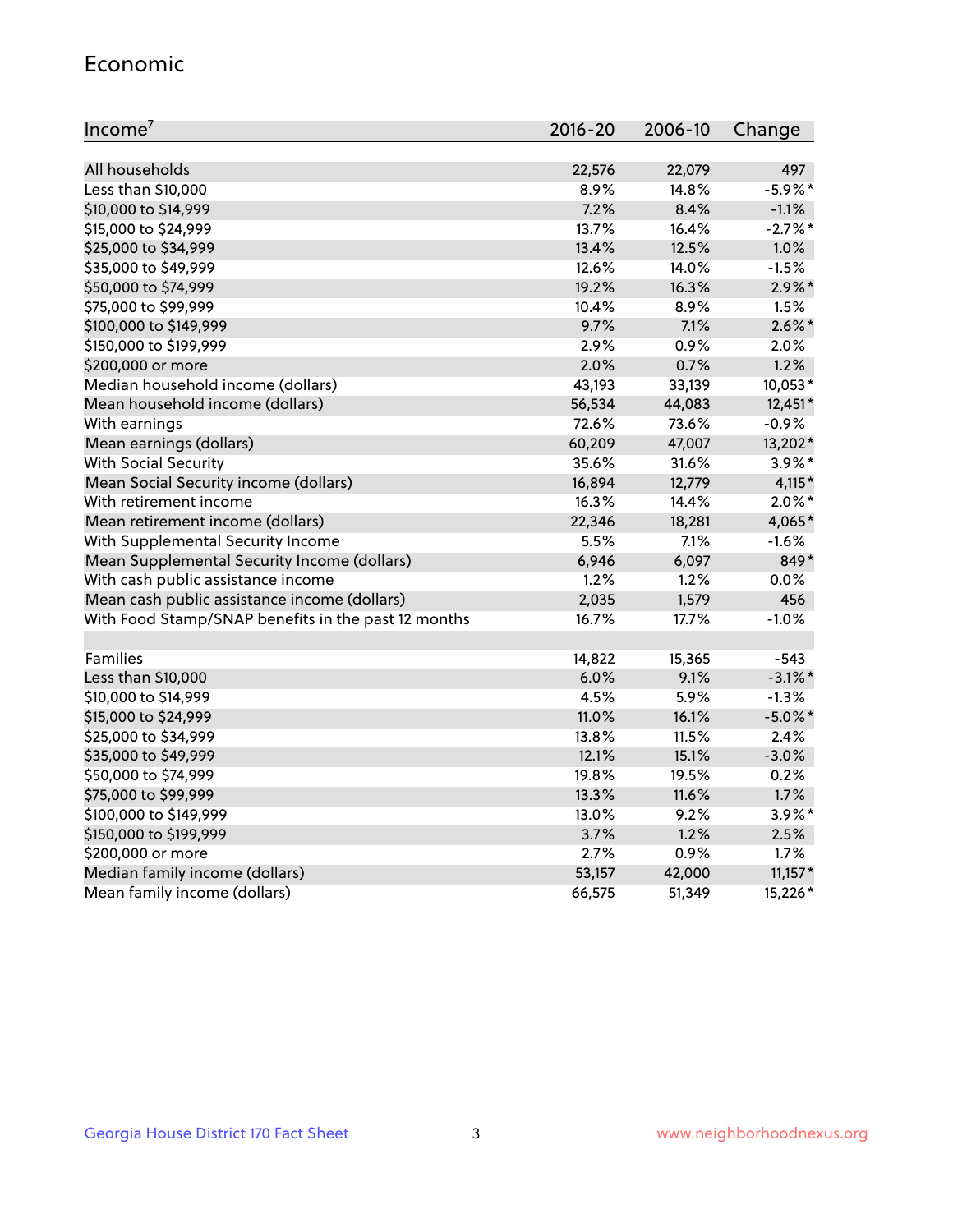## Economic, continued...

| Income, continued <sup>8</sup>                           | $2016 - 20$ | 2006-10 | Change      |
|----------------------------------------------------------|-------------|---------|-------------|
|                                                          |             |         |             |
| Nonfamily households                                     | 7,754       | 6,714   | $1,040*$    |
| Median nonfamily income (dollars)                        | 25,495      | 17,450  | 8,046*      |
| Mean nonfamily income (dollars)                          | 34,029      | 25,473  | 8,556*      |
|                                                          |             |         |             |
| Median earnings for workers (dollars)                    | 28,631      | 21,633  | $6,998*$    |
| Median earnings for male full-time, year-round workers   | 37,869      | 32,731  | $5,138*$    |
| (dollars)                                                |             |         |             |
| Median earnings for female full-time, year-round workers | 31,891      | 26,337  | $5,554*$    |
| (dollars)                                                |             |         |             |
|                                                          |             |         |             |
| Per capita income (dollars)                              | 21,924      | 16,898  | $5,025*$    |
|                                                          |             |         |             |
| Families and People Below Poverty Level <sup>9</sup>     | $2016 - 20$ | 2006-10 | Change      |
|                                                          |             |         |             |
| <b>All families</b>                                      | 17.3%       | 19.1%   | $-1.8%$     |
| With related children under 18 years                     | 26.4%       | 27.8%   | $-1.4%$     |
| With related children under 5 years only                 | 28.6%       | 21.2%   | 7.4%        |
| Married couple families                                  | 11.4%       | 11.5%   | $-0.1%$     |
| With related children under 18 years                     | 17.1%       | 14.6%   | 2.5%        |
| With related children under 5 years only                 | 9.9%        | 5.9%    | 4.0%        |
| Families with female householder, no husband present     | 33.7%       | 42.7%   | $-9.0%$     |
| With related children under 18 years                     | 42.4%       | 55.2%   | $-12.8%$    |
| With related children under 5 years only                 | 56.5%       | 62.8%   | $-6.4%$     |
|                                                          |             |         |             |
| All people                                               | 22.9%       | 24.3%   | $-1.4%$     |
| Under 18 years                                           | 35.6%       | 34.0%   | 1.6%        |
| Related children under 18 years                          | 35.5%       | 33.9%   | 1.6%        |
| Related children under 5 years                           | 39.4%       | 34.4%   | 5.0%        |
| Related children 5 to 17 years                           | 34.0%       | 33.7%   | 0.2%        |
| 18 years and over                                        | 18.7%       | 20.8%   | $-2.1%$     |
| 18 to 64 years                                           | 20.4%       | 21.5%   | $-1.1%$     |
| 65 years and over                                        | 12.7%       | 17.6%   | $-4.9%$     |
| People in families                                       | 21.2%       | 20.9%   | 0.3%        |
| Unrelated individuals 15 years and over                  | 30.8%       | 41.8%   | $-11.0\%$ * |
|                                                          |             |         |             |
| Non-Hispanic white people                                | 18.1%       | 17.6%   | 0.5%        |
| Black or African-American people                         | 32.9%       | 37.4%   | $-4.5%$     |
| Asian people                                             | 0.5%        | 0.0%    | 0.5%        |
| Hispanic or Latino people                                | 27.4%       | 37.4%   | $-10.0%$    |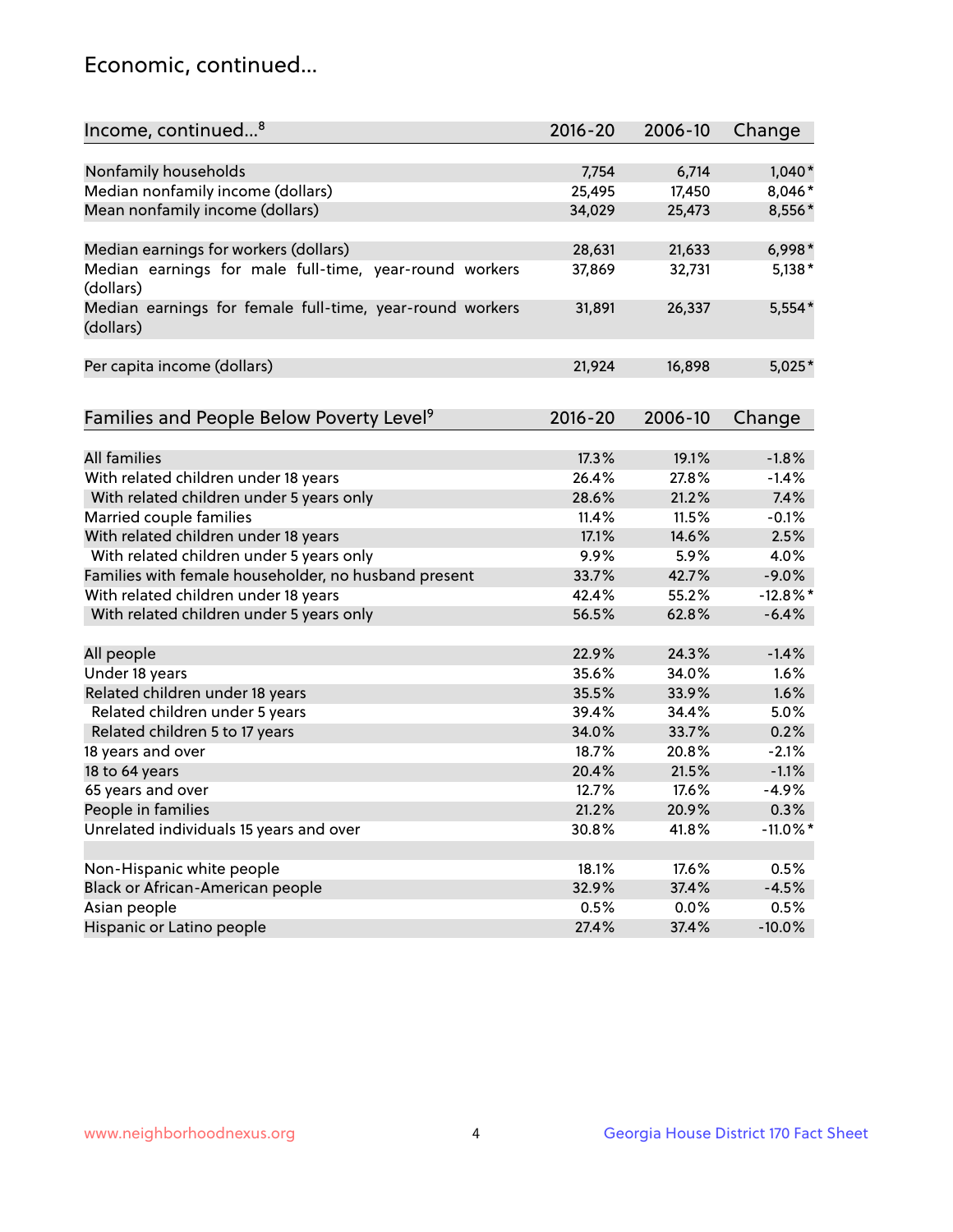## Employment

| Employment Status <sup>10</sup>                                             | $2016 - 20$ | 2006-10 | Change    |
|-----------------------------------------------------------------------------|-------------|---------|-----------|
|                                                                             |             |         |           |
| Population 16 years and over                                                | 47,502      | 45,875  | 1,627     |
| In labor force                                                              | 58.0%       | 59.7%   | $-1.7%$   |
| Civilian labor force                                                        | 57.4%       | 59.1%   | $-1.7%$   |
| Employed                                                                    | 55.2%       | 53.4%   | 1.8%      |
| Unemployed                                                                  | 2.2%        | 5.7%    | $-3.5%$   |
| <b>Armed Forces</b>                                                         | 0.6%        | 0.5%    | 0.0%      |
| Not in labor force                                                          | 42.0%       | 40.3%   | 1.7%      |
|                                                                             |             |         |           |
| Civilian labor force                                                        | 27,254      | 27,116  | 138       |
| <b>Unemployment Rate</b>                                                    | 3.8%        | 9.6%    | $-5.8%$   |
| Females 16 years and over                                                   | 24,760      | 23,973  | 787       |
| In labor force                                                              | 52.4%       | 53.8%   | $-1.5%$   |
| Civilian labor force                                                        | 52.0%       | 53.7%   | $-1.7%$   |
| Employed                                                                    | 50.0%       | 47.9%   | 2.1%      |
|                                                                             |             |         |           |
| Own children of the householder under 6 years                               | 4,662       | 4,813   | $-151$    |
| All parents in family in labor force                                        | 59.8%       | 74.6%   | $-14.8%$  |
|                                                                             |             |         |           |
| Own children of the householder 6 to 17 years                               | 9,173       | 9,642   | $-469$    |
| All parents in family in labor force                                        | 67.4%       | 71.0%   | $-3.6%$   |
|                                                                             |             |         |           |
| Industry <sup>11</sup>                                                      | $2016 - 20$ | 2006-10 | Change    |
|                                                                             |             |         |           |
| Civilian employed population 16 years and over                              | 26,212      | 24,507  | 1,705     |
| Agriculture, forestry, fishing and hunting, and mining                      | 3.7%        | 6.6%    | $-2.9%$   |
| Construction                                                                | 7.6%        | 7.5%    | 0.1%      |
| Manufacturing                                                               | 13.9%       | 16.4%   | $-2.5%$ * |
| Wholesale trade                                                             | 2.0%        | 2.9%    | $-0.9%$   |
| Retail trade                                                                | 12.8%       | 11.1%   | 1.6%      |
| Transportation and warehousing, and utilities                               | 5.7%        | 5.2%    | 0.5%      |
| Information                                                                 | 0.8%        | 1.0%    | $-0.1%$   |
| Finance and insurance, and real estate and rental and leasing               | 4.3%        | 4.5%    | $-0.2%$   |
| Professional, scientific, and management, and administrative                | 5.8%        | 4.9%    | 0.9%      |
| and waste management services                                               |             |         |           |
| Educational services, and health care and social assistance                 | 21.9%       | 22.5%   | $-0.6%$   |
| Arts, entertainment, and recreation, and accommodation and<br>food services | 12.0%       | 6.9%    | $5.1\%$ * |
| Other services, except public administration                                | 4.6%        | 4.4%    | 0.2%      |
| Public administration                                                       | 4.9%        | 6.1%    | $-1.1%$   |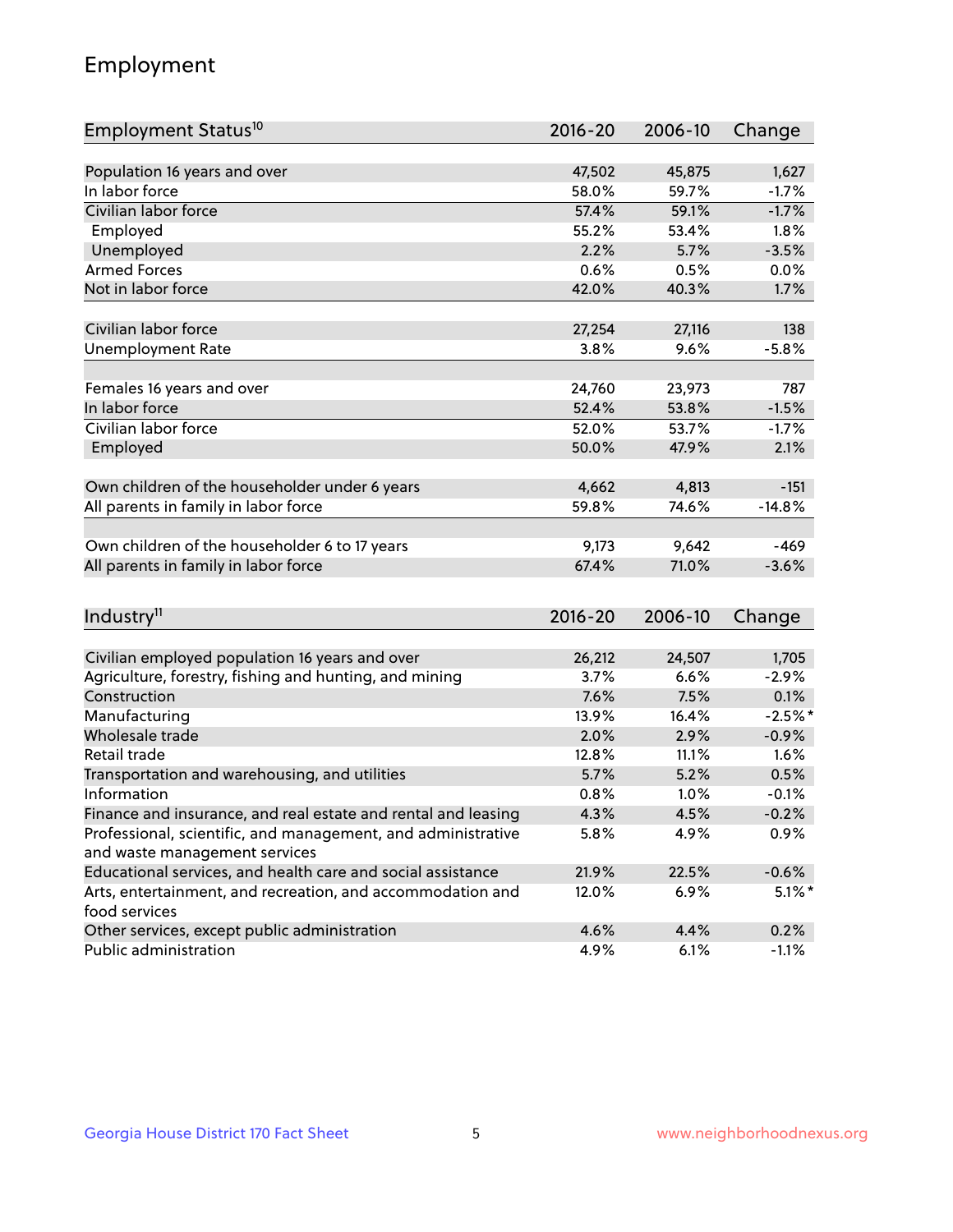## Employment, continued...

| Occupation <sup>12</sup>                                                    | $2016 - 20$     | 2006-10         | Change           |
|-----------------------------------------------------------------------------|-----------------|-----------------|------------------|
| Civilian employed population 16 years and over                              | 26,212          |                 |                  |
|                                                                             | 29.1%           | 24,507<br>27.4% | 1,705<br>$1.7\%$ |
| Management, business, science, and arts occupations                         | 18.6%           | 14.3%           | $4.3\%$ *        |
| Service occupations                                                         |                 |                 |                  |
| Sales and office occupations                                                | 20.8%           | 23.3%           | $-2.5%$ *        |
| Natural<br>and<br>resources,<br>construction,<br>maintenance<br>occupations | 12.3%           | 15.5%           | $-3.2%$          |
| Production, transportation, and material moving occupations                 | 19.3%           | 19.6%           | $-0.3%$          |
| Class of Worker <sup>13</sup>                                               | $2016 - 20$     | 2006-10         | Change           |
|                                                                             |                 |                 |                  |
| Civilian employed population 16 years and over                              | 26,212          | 24,507          | 1,705            |
| Private wage and salary workers                                             | 78.9%           | 74.8%           | 4.1%             |
| Government workers                                                          | 15.2%           | 19.3%           | $-4.1\%$ *       |
| Self-employed in own not incorporated business workers                      | 5.6%            | 5.8%            | $-0.2%$          |
| Unpaid family workers                                                       | 0.3%            | 0.1%            | 0.2%             |
| Job Flows <sup>14</sup>                                                     | 2019            | 2010            | Change           |
|                                                                             |                 |                 |                  |
| Total Jobs in district                                                      | 24,432          | 23,068          | 1,364            |
| Held by residents of district                                               | 43.4%           | 45.7%           | $-2.3%$          |
| Held by non-residents of district                                           | 56.6%           | 54.3%           | 2.3%             |
| Jobs by Industry Sector <sup>15</sup>                                       | 2019            | 2010            | Change           |
|                                                                             |                 |                 |                  |
| Total Jobs in district                                                      | 24,432          | 23,068          | 1,364            |
| Goods Producing sectors                                                     | 16.7%           | 17.0%           | $-0.3%$          |
| Trade, Transportation, and Utilities sectors                                | 25.2%           | 24.4%           | 0.8%             |
| All Other Services sectors                                                  | 58.1%           | 58.6%           | $-0.5%$          |
|                                                                             |                 |                 |                  |
| Total Jobs in district held by district residents                           | 10,613          | 10,553          | 60               |
| <b>Goods Producing sectors</b>                                              | 20.7%           | 19.0%           | 1.6%             |
| Trade, Transportation, and Utilities sectors                                | 19.5%           | 17.7%           | 1.8%             |
| All Other Services sectors                                                  | 59.8%           | 63.2%           | $-3.4%$          |
|                                                                             |                 |                 |                  |
| Jobs by Earnings <sup>16</sup>                                              | 2019            | 2010            | Change           |
|                                                                             |                 |                 |                  |
| Total Jobs in district                                                      | 24,432          | 23,068          | 1,364            |
| Jobs with earnings \$1250/month or less                                     | 26.6%           | 32.1%           | $-5.4%$          |
| Jobs with earnings \$1251/month to \$3333/month                             | 42.6%           | 45.8%           | $-3.2%$          |
| Jobs with earnings greater than \$3333/month                                | 30.8%           | 22.2%           | 8.6%             |
|                                                                             |                 |                 | 60               |
| Total Jobs in district held by district residents                           | 10,613<br>25.2% | 10,553          | $-6.2%$          |
| Jobs with earnings \$1250/month or less                                     |                 | 31.3%           |                  |
| Jobs with earnings \$1251/month to \$3333/month                             | 45.5%           | 46.8%           | $-1.3%$          |
| Jobs with earnings greater than \$3333/month                                | 29.3%           | 21.8%           | 7.5%             |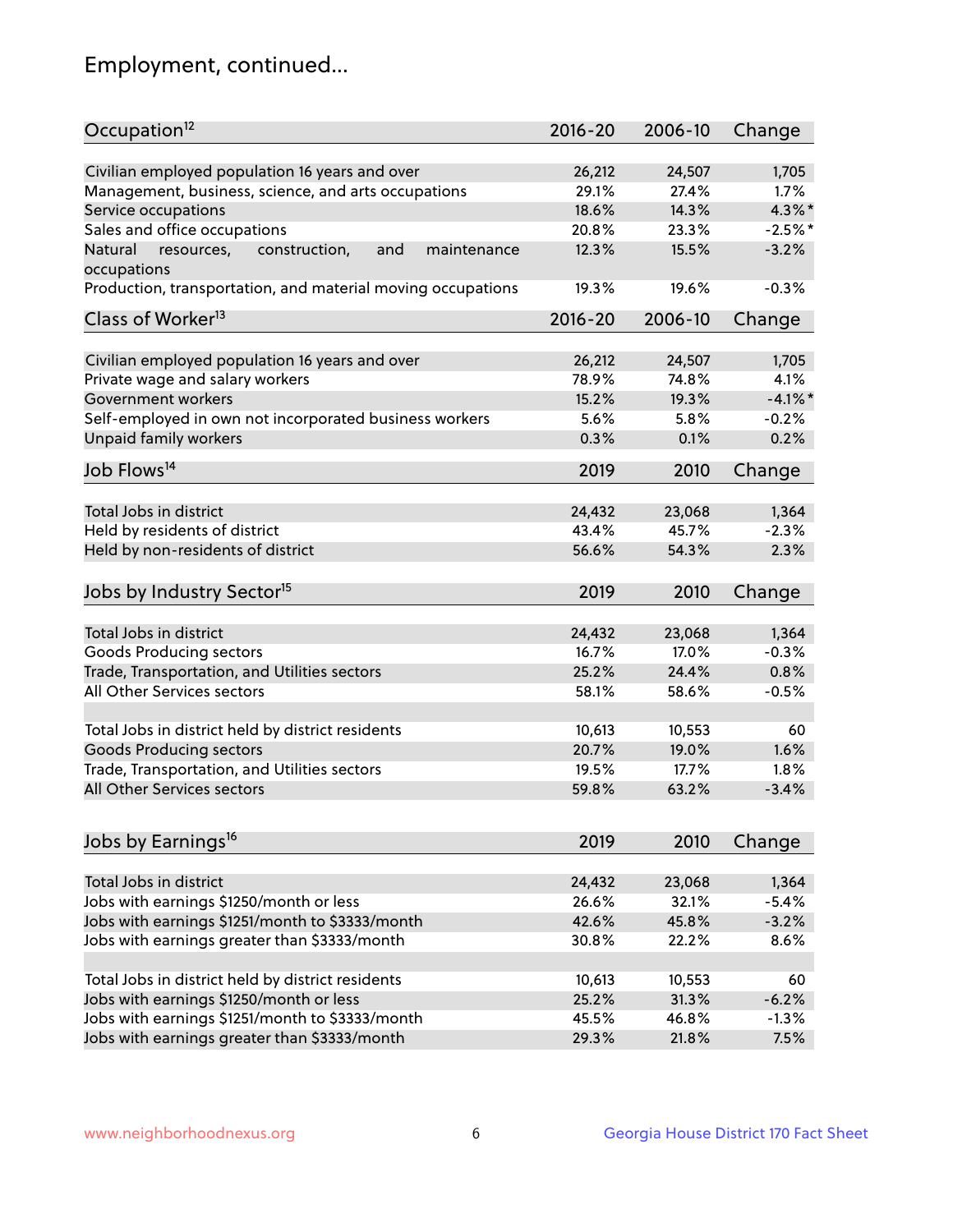## Employment, continued...

| 2019   | 2010   | Change  |
|--------|--------|---------|
|        |        |         |
| 24,432 | 23,068 | 1,364   |
| 24.0%  | 24.3%  | $-0.3%$ |
| 54.6%  | 57.7%  | $-3.1%$ |
| 21.4%  | 18.0%  | 3.5%    |
|        |        |         |
| 10,613 | 10,553 | -60     |
| 22.4%  | 22.1%  | 0.3%    |
| 55.0%  | 58.7%  | $-3.7%$ |
| 22.6%  | 19.2%  | 3.4%    |
|        |        |         |

#### Education

| School Enrollment <sup>18</sup>                | $2016 - 20$ | 2006-10 | Change     |
|------------------------------------------------|-------------|---------|------------|
|                                                |             |         |            |
| Population 3 years and over enrolled in school | 15,498      | 16,461  | $-962$     |
| Nursery school, preschool                      | 3.7%        | $7.0\%$ | $-3.3\%$ * |
| Kindergarten                                   | 6.2%        | 5.7%    | 0.5%       |
| Elementary school (grades 1-8)                 | 42.2%       | 41.1%   | 1.1%       |
| High school (grades 9-12)                      | 21.5%       | 24.0%   | $-2.5%$    |
| College or graduate school                     | 26.4%       | 22.1%   | 4.3%       |
| Educational Attainment <sup>19</sup>           | $2016 - 20$ | 2006-10 | Change     |
|                                                |             |         |            |
| Population 25 years and over                   | 39,733      | 37,542  | $2,191*$   |
| Less than 9th grade                            | 5.5%        | 9.5%    | $-4.0\%$ * |
| 9th to 12th grade, no diploma                  | 12.9%       | 17.8%   | $-4.9%$ *  |
| High school graduate (includes equivalency)    | 35.9%       | 32.4%   | $3.5\%$ *  |
| Some college, no degree                        | 19.4%       | 19.4%   | $-0.0%$    |
| Associate's degree                             | 11.1%       | 7.6%    | $3.6\%$ *  |
| Bachelor's degree                              | 8.4%        | 8.1%    | 0.3%       |
| Graduate or professional degree                | 6.8%        | 5.2%    | $1.6\%$    |
|                                                |             |         |            |
| Percent high school graduate or higher         | 81.6%       | 72.7%   | 8.9%*      |
| Percent bachelor's degree or higher            | 15.2%       | 13.3%   | $1.9\%$    |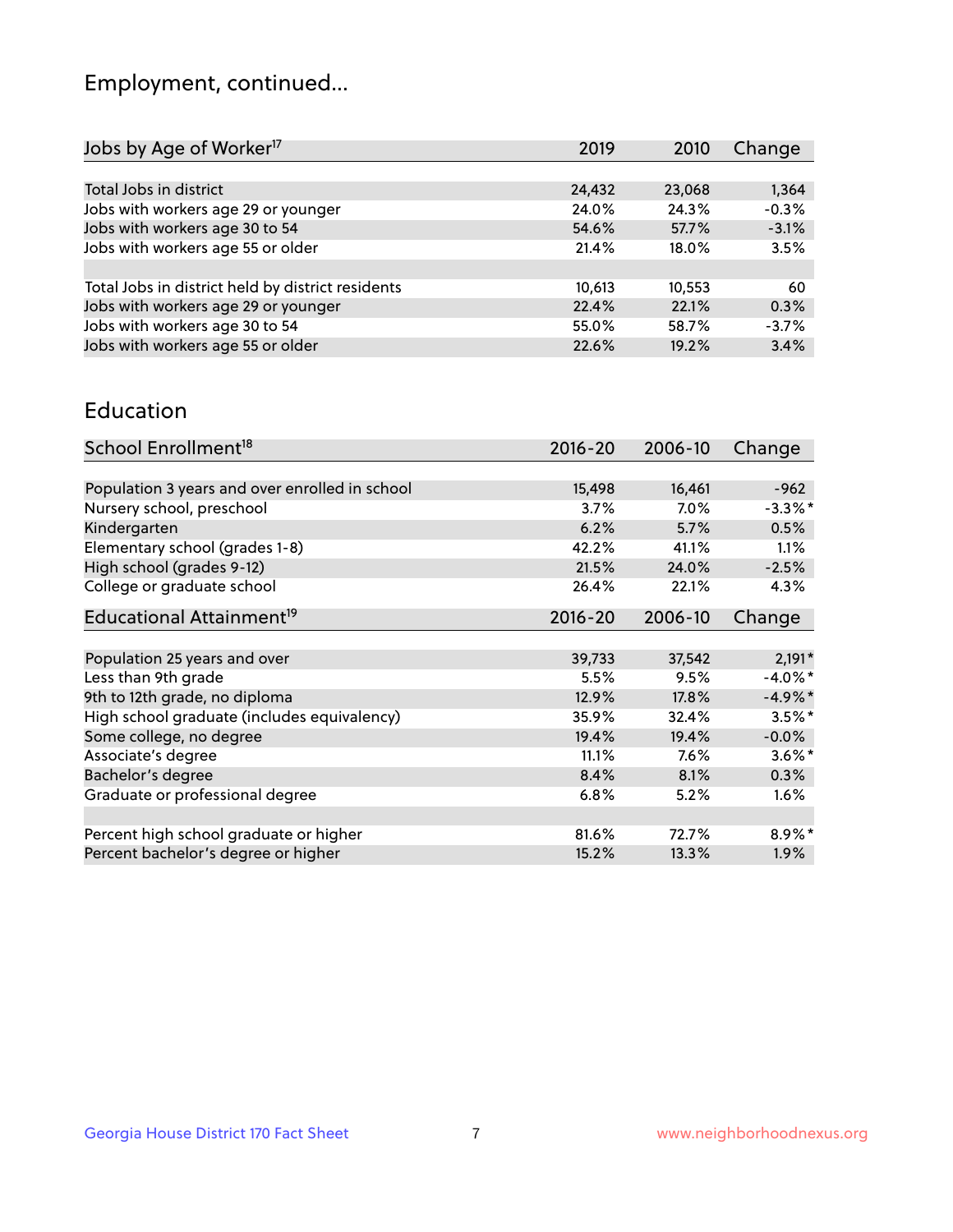## Housing

| Households by Type <sup>20</sup>                     | 2016-20 | 2006-10 | Change     |
|------------------------------------------------------|---------|---------|------------|
|                                                      |         |         |            |
| Total households                                     | 22,576  | 22,079  | 497        |
| Family households (families)                         | 65.7%   | 69.6%   | $-3.9%$ *  |
| With own children under 18 years                     | 29.5%   | 34.0%   | $-4.6\%$ * |
| Married-couple family                                | 45.1%   | 49.2%   | $-4.2%$    |
| With own children of the householder under 18 years  | 18.8%   | 21.4%   | $-2.6%$    |
| Male householder, no wife present, family            | 5.0%    | 4.4%    | 0.6%       |
| With own children of the householder under 18 years  | 2.0%    | 2.2%    | $-0.2%$    |
| Female householder, no husband present, family       | 15.6%   | 15.9%   | $-0.3%$    |
| With own children of the householder under 18 years  | 8.7%    | 10.4%   | $-1.7%$    |
| Nonfamily households                                 | 34.3%   | 30.4%   | $3.9\%$ *  |
| Householder living alone                             | 29.3%   | 26.5%   | 2.8%       |
| 65 years and over                                    | 13.6%   | 10.8%   | $2.8\%$ *  |
|                                                      |         |         |            |
| Households with one or more people under 18 years    | 33.9%   | 37.9%   | $-4.0\%$ * |
| Households with one or more people 65 years and over | 31.7%   | 24.3%   | $7.4\%$ *  |
|                                                      |         |         |            |
| Average household size                               | 2.59    | 2.60    | $-0.01$    |
| Average family size                                  | 3.22    | 3.15    | 0.07       |
| Housing Occupancy <sup>21</sup>                      | 2016-20 | 2006-10 | Change     |
|                                                      |         |         |            |
| Total housing units                                  | 26,185  | 25,195  | 990*       |
| Occupied housing units                               | 86.2%   | 87.6%   | $-1.4%$    |
| Vacant housing units                                 | 13.8%   | 12.4%   | 1.4%       |
|                                                      |         |         |            |
| Homeowner vacancy rate                               | 0.7     | 1.3     | $-0.6$     |
| Rental vacancy rate                                  | 4.0     | 7.5     | $-3.5$     |
|                                                      |         |         |            |
| Units in Structure <sup>22</sup>                     | 2016-20 | 2006-10 | Change     |
|                                                      |         |         |            |
| Total housing units                                  | 26,185  | 25,195  | $990*$     |
| 1-unit, detached                                     | 60.7%   | 59.6%   | $1.0\%$    |
| 1-unit, attached                                     | 1.2%    | 0.6%    | 0.5%       |
| 2 units                                              | 3.5%    | 2.3%    | 1.3%       |
| 3 or 4 units                                         | 3.8%    | 3.8%    | 0.0%       |
| 5 to 9 units                                         | 2.5%    | 3.4%    | $-0.9%$    |
| 10 to 19 units                                       | 0.9%    | 0.6%    | 0.2%       |
| 20 or more units                                     | 1.6%    | 1.2%    | 0.3%       |
| Mobile home                                          | 25.7%   | 28.2%   | $-2.5%$    |
| Boat, RV, van, etc.                                  | 0.3%    | 0.2%    | 0.1%       |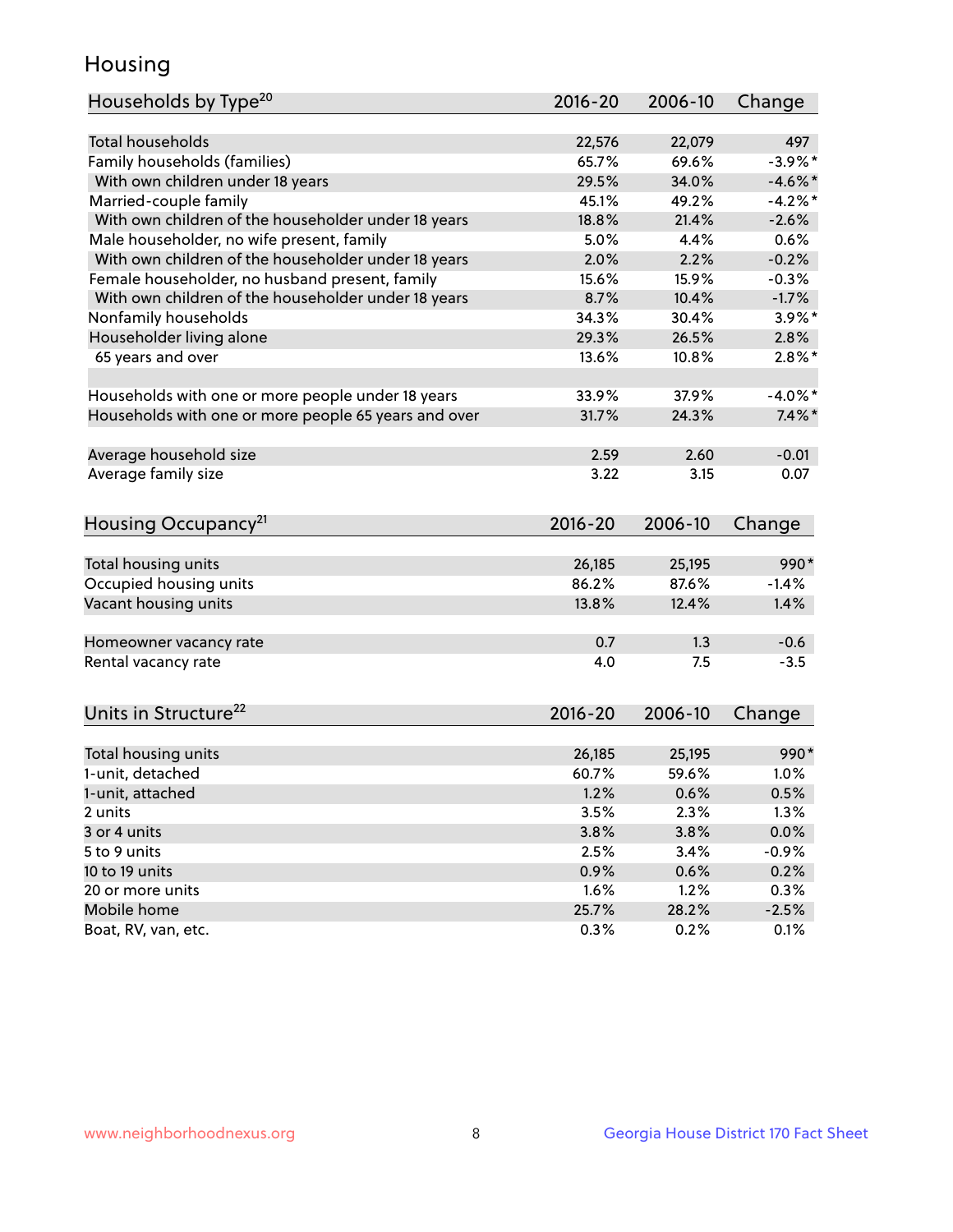## Housing, Continued...

| Year Structure Built <sup>23</sup>             | 2016-20     | 2006-10 | Change     |
|------------------------------------------------|-------------|---------|------------|
| Total housing units                            | 26,185      | 25,195  | 990*       |
| Built 2014 or later                            | 2.5%        | (X)     | (X)        |
| Built 2010 to 2013                             | 1.5%        | (X)     | (X)        |
| Built 2000 to 2009                             | 14.1%       | 9.9%    | $4.2\%$ *  |
| Built 1990 to 1999                             | 21.1%       | 22.6%   | $-1.5%$    |
| Built 1980 to 1989                             | 15.6%       | 19.6%   | $-4.0\%$ * |
| Built 1970 to 1979                             | 18.0%       | 16.3%   | 1.7%       |
| Built 1960 to 1969                             | 10.0%       | 10.1%   | $-0.0%$    |
| Built 1950 to 1959                             | 8.0%        | 8.5%    | $-0.5%$    |
| Built 1940 to 1949                             | 3.8%        | 5.3%    | $-1.4%$    |
| Built 1939 or earlier                          | 5.3%        | 7.7%    | $-2.4\%$ * |
| Housing Tenure <sup>24</sup>                   | $2016 - 20$ | 2006-10 | Change     |
|                                                |             |         |            |
| Occupied housing units                         | 22,576      | 22,079  | 497        |
| Owner-occupied                                 | 61.6%       | 66.5%   | $-4.9%$ *  |
| Renter-occupied                                | 38.4%       | 33.5%   | 4.9%*      |
| Average household size of owner-occupied unit  | 2.62        | 2.59    | 0.03       |
| Average household size of renter-occupied unit | 2.53        | 2.62    | $-0.08$    |
| Residence 1 Year Ago <sup>25</sup>             | $2016 - 20$ | 2006-10 | Change     |
| Population 1 year and over                     | 59,847      | 58,622  | 1,226      |
| Same house                                     | 91.1%       | 81.6%   | $9.5%$ *   |
| Different house in the U.S.                    | 8.8%        | 17.7%   | $-8.9\%*$  |
| Same county                                    | 3.8%        | 11.1%   | $-7.3\%$ * |
| Different county                               | 5.0%        | 6.5%    | $-1.5%$    |
| Same state                                     | 4.1%        | 4.8%    | $-0.8%$    |
| Different state                                | 0.9%        | 1.7%    | $-0.8%$    |
| Abroad                                         | 0.1%        | 0.7%    | $-0.6%$    |
| Value of Housing Unit <sup>26</sup>            | $2016 - 20$ | 2006-10 | Change     |
|                                                |             |         |            |
| Owner-occupied units                           | 13,904      | 14,683  | $-779$     |
| Less than \$50,000                             | 20.3%       | 26.1%   | $-5.8%$    |
| \$50,000 to \$99,999                           | 25.4%       | 29.5%   | $-4.2%$    |
| \$100,000 to \$149,999                         | 18.0%       | 19.2%   | $-1.2%$    |
| \$150,000 to \$199,999                         | 14.6%       | 13.6%   | 1.0%       |
| \$200,000 to \$299,999                         | 14.0%       | 8.0%    | $6.1\%$ *  |
| \$300,000 to \$499,999                         | 6.0%        | 2.8%    | 3.3%       |
| \$500,000 to \$999,999                         | 1.5%        | 0.7%    | 0.8%       |
| \$1,000,000 or more                            | 0.1%        | 0.1%    | 0.0%       |
| Median (dollars)                               | 110,089     | 89,016  | 21,073*    |
| Mortgage Status <sup>27</sup>                  | $2016 - 20$ | 2006-10 | Change     |
| Owner-occupied units                           | 13,904      | 14,683  | $-779$     |
| Housing units with a mortgage                  | 50.5%       | 56.3%   | $-5.9\%$ * |
| Housing units without a mortgage               | 49.5%       | 43.7%   | 5.9%*      |
|                                                |             |         |            |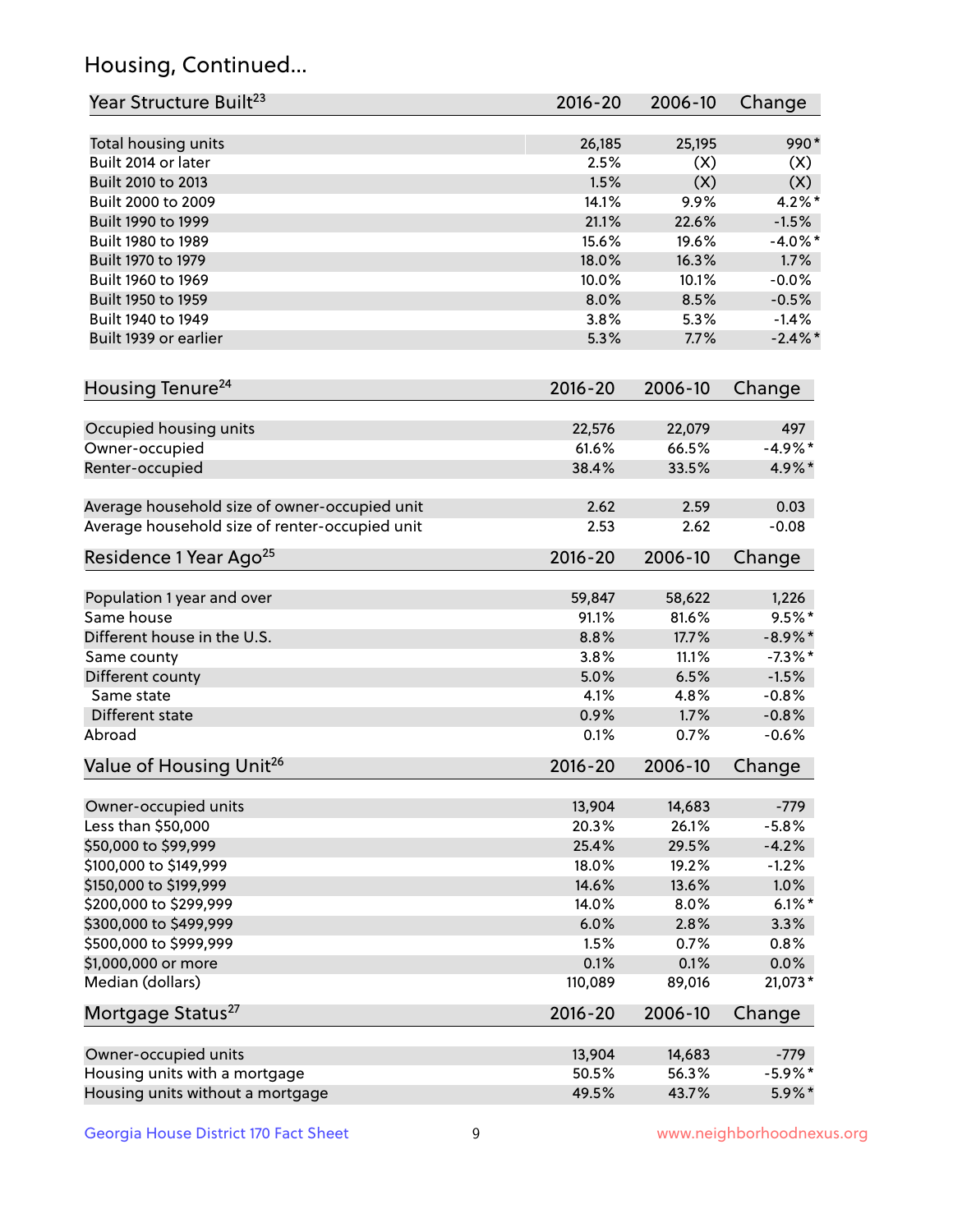## Housing, Continued...

| Selected Monthly Owner Costs <sup>28</sup>                                            | 2016-20     | 2006-10 | Change     |
|---------------------------------------------------------------------------------------|-------------|---------|------------|
| Housing units with a mortgage                                                         | 7,018       | 8,274   | $-1,256*$  |
| Less than \$300                                                                       | 0.0%        | 0.4%    | $-0.4%$    |
| \$300 to \$499                                                                        | 2.4%        | 5.3%    | $-2.9%$    |
| \$500 to \$999                                                                        | 37.5%       | 51.9%   | $-14.5%$ * |
| \$1,000 to \$1,499                                                                    | 36.7%       | 26.2%   | 10.5%*     |
| \$1,500 to \$1,999                                                                    | 15.7%       | 9.4%    | $6.4\%$ *  |
| \$2,000 to \$2,999                                                                    | 6.0%        | 5.3%    | 0.7%       |
| \$3,000 or more                                                                       | 1.7%        | 1.4%    | 0.3%       |
| Median (dollars)                                                                      | 1,101       | 929     | $171*$     |
| Housing units without a mortgage                                                      | 6,886       | 6,409   | 477        |
| Less than \$150                                                                       | 5.1%        | 6.4%    | $-1.3%$    |
| \$150 to \$249                                                                        | 16.4%       | 25.0%   | $-8.7\%$ * |
| \$250 to \$349                                                                        | 27.8%       | 29.7%   | $-2.0%$    |
| \$350 to \$499                                                                        | 27.3%       | 26.9%   | 0.3%       |
| \$500 to \$699                                                                        | 14.7%       | 9.2%    | 5.5%       |
| \$700 or more                                                                         | 8.8%        | 2.7%    | 6.1%       |
| Median (dollars)                                                                      | 354         | 309     | 44*        |
| Selected Monthly Owner Costs as a Percentage of<br>Household Income <sup>29</sup>     | $2016 - 20$ | 2006-10 | Change     |
| Housing units with a mortgage (excluding units where<br>SMOCAPI cannot be computed)   | 6,851       | 8,199   | $-1,348*$  |
| Less than 20.0 percent                                                                | 45.4%       | 40.5%   | 4.9%       |
| 20.0 to 24.9 percent                                                                  | 13.3%       | 14.1%   | $-0.8%$    |
| 25.0 to 29.9 percent                                                                  | 10.7%       | 8.6%    | 2.1%       |
| 30.0 to 34.9 percent                                                                  | 6.7%        | 7.6%    | $-0.9%$    |
| 35.0 percent or more                                                                  | 24.0%       | 29.3%   | $-5.3%$    |
| Not computed                                                                          | 167         | 74      | 93         |
| Housing unit without a mortgage (excluding units where<br>SMOCAPI cannot be computed) | 6,639       | 6,298   | 341        |
| Less than 10.0 percent                                                                | 53.9%       | 41.1%   | 12.9%*     |
| 10.0 to 14.9 percent                                                                  | 17.4%       | 20.3%   | $-2.9%$    |
| 15.0 to 19.9 percent                                                                  | 9.9%        | 11.5%   | $-1.6%$    |
| 20.0 to 24.9 percent                                                                  | 4.2%        | 8.6%    | $-4.4%$    |
| 25.0 to 29.9 percent                                                                  | 3.7%        | 4.0%    | $-0.3%$    |
| 30.0 to 34.9 percent                                                                  | 2.8%        | 4.0%    | $-1.2%$    |
| 35.0 percent or more                                                                  | 8.0%        | 10.6%   | $-2.5%$    |
| Not computed                                                                          | 248         | 112     | 136        |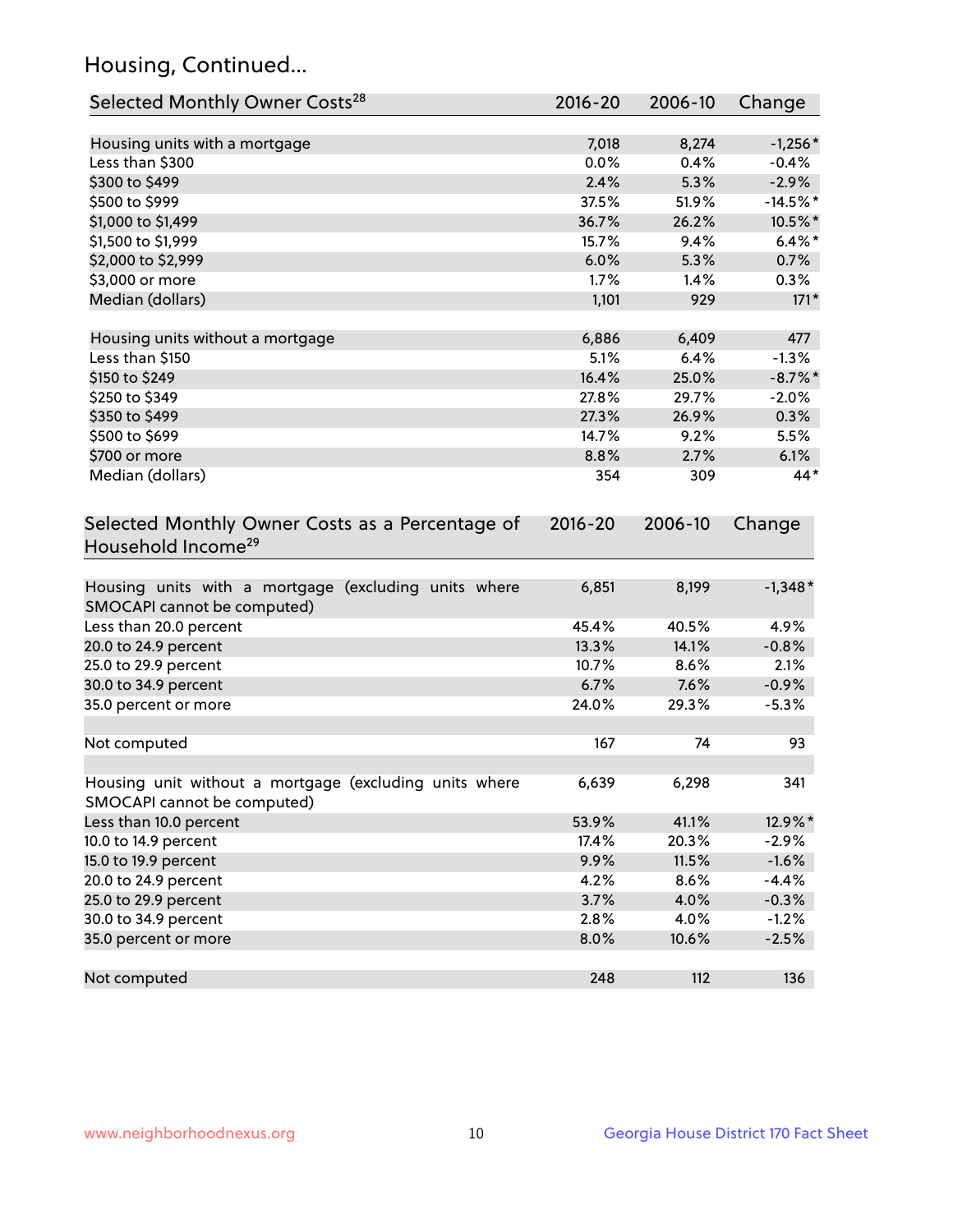## Housing, Continued...

| Gross Rent <sup>30</sup>   | 2016-20 | 2006-10 | Change   |
|----------------------------|---------|---------|----------|
|                            |         |         |          |
| Occupied units paying rent | 7,870   | 6,660   | $1,210*$ |
| Less than \$200            | 1.2%    | 5.1%    | $-3.9%$  |
| \$200 to \$499             | 19.1%   | 34.5%   | $-15.3%$ |
| \$500 to \$749             | 40.9%   | 36.8%   | 4.1%     |
| \$750 to \$999             | 27.0%   | 15.3%   | 11.7%    |
| \$1,000 to \$1,499         | 9.5%    | 7.5%    | 1.9%     |
| \$1,500 to \$1,999         | 1.6%    | 0.8%    | 0.8%     |
| \$2,000 or more            | 0.8%    | $0.0\%$ | 0.8%     |
| Median (dollars)           | 670     | 567     | $102*$   |
|                            |         |         |          |
| No rent paid               | 802     | 737     | 65       |

| Gross Rent as a Percentage of Household Income <sup>31</sup>                   | $2016 - 20$ | 2006-10 | Change  |
|--------------------------------------------------------------------------------|-------------|---------|---------|
|                                                                                |             |         |         |
| Occupied units paying rent (excluding units where GRAPI<br>cannot be computed) | 7,602       | 6,416   | 1,187   |
| Less than 15.0 percent                                                         | 18.2%       | 12.9%   | 5.3%    |
| 15.0 to 19.9 percent                                                           | 15.4%       | 11.3%   | 4.0%    |
| 20.0 to 24.9 percent                                                           | 9.8%        | 13.0%   | $-3.2%$ |
| 25.0 to 29.9 percent                                                           | 12.9%       | 10.9%   | 2.0%    |
| 30.0 to 34.9 percent                                                           | 8.6%        | 9.1%    | $-0.5%$ |
| 35.0 percent or more                                                           | 35.1%       | 42.8%   | $-7.7%$ |
|                                                                                |             |         |         |
| Not computed                                                                   | 1,070       | 981     | 89      |

## Transportation

| Commuting to Work <sup>32</sup>           | 2016-20 | 2006-10 | Change    |
|-------------------------------------------|---------|---------|-----------|
|                                           |         |         |           |
| Workers 16 years and over                 | 26,119  | 24,195  | 1,925*    |
| Car, truck, or van - drove alone          | 84.4%   | 78.2%   | $6.2\%$ * |
| Car, truck, or van - carpooled            | 11.1%   | 13.2%   | $-2.2%$   |
| Public transportation (excluding taxicab) | 0.2%    | $1.6\%$ | $-1.4%$   |
| Walked                                    | 1.5%    | 1.7%    | $-0.2%$   |
| Other means                               | $1.0\%$ | 2.0%    | $-1.0%$   |
| Worked at home                            | 1.8%    | 3.2%    | $-1.4%$   |
|                                           |         |         |           |
| Mean travel time to work (minutes)        | 20.2    | 18.9    | $1.4*$    |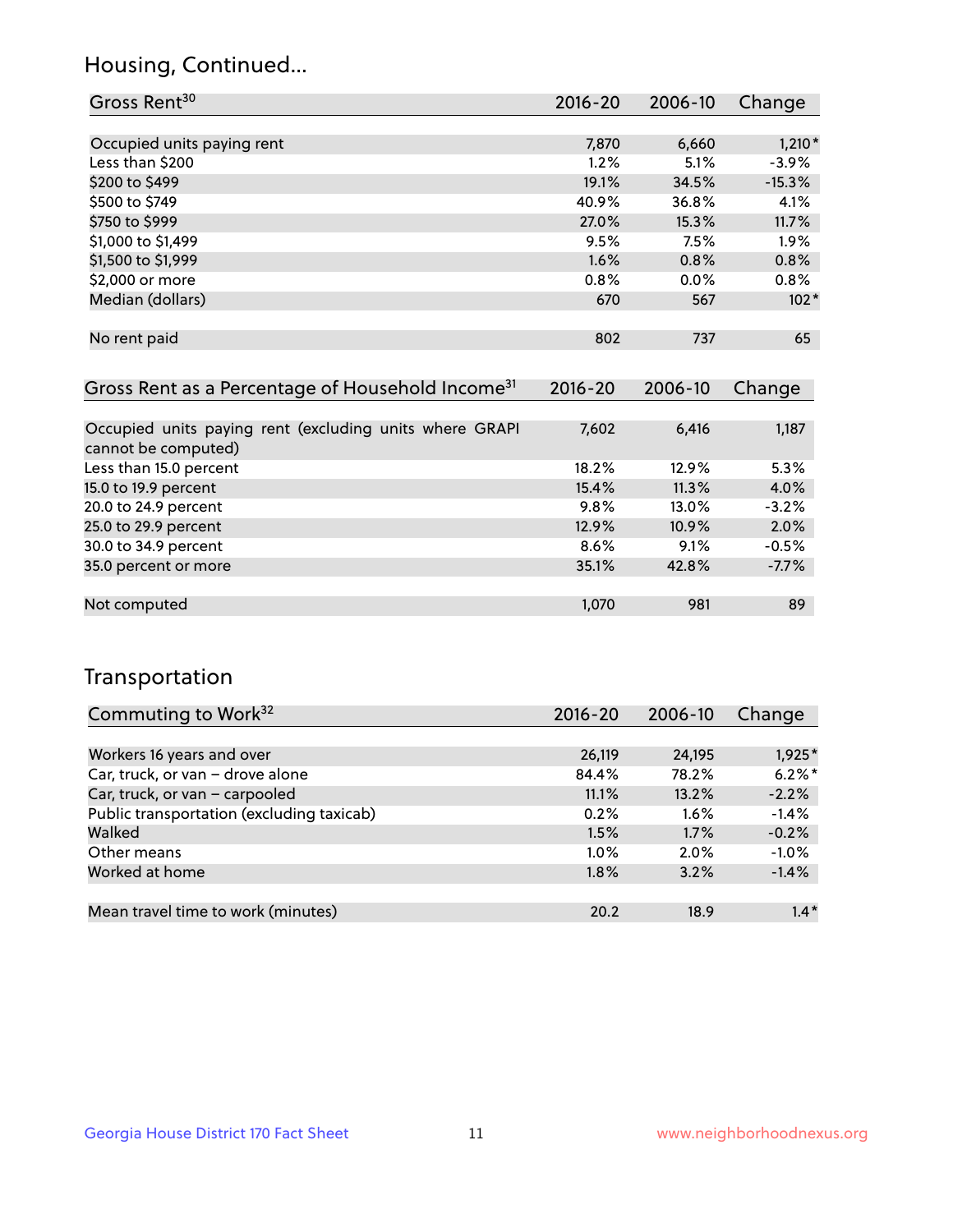## Transportation, Continued...

| Vehicles Available <sup>33</sup> | $2016 - 20$ | 2006-10 | Change     |
|----------------------------------|-------------|---------|------------|
|                                  |             |         |            |
| Occupied housing units           | 22,576      | 22,079  | 497        |
| No vehicles available            | 8.1%        | $7.6\%$ | 0.5%       |
| 1 vehicle available              | 37.6%       | 34.8%   | 2.8%       |
| 2 vehicles available             | 34.1%       | 37.9%   | $-3.8\%$ * |
| 3 or more vehicles available     | 20.3%       | 19.7%   | 0.5%       |

#### Health

| Health Insurance coverage <sup>34</sup>                 | 2016-20 |
|---------------------------------------------------------|---------|
|                                                         |         |
| Civilian Noninstitutionalized Population                | 59,826  |
| With health insurance coverage                          | 79.5%   |
| With private health insurance coverage                  | 52.3%   |
| With public health coverage                             | 37.6%   |
| No health insurance coverage                            | 20.5%   |
| Civilian Noninstitutionalized Population Under 19 years | 16,235  |
| No health insurance coverage                            | 13.3%   |
| Civilian Noninstitutionalized Population 19 to 64 years | 34,288  |
| In labor force:                                         | 24,812  |
| Employed:                                               | 23,830  |
| With health insurance coverage                          | 71.7%   |
| With private health insurance coverage                  | 67.5%   |
| With public coverage                                    | 6.5%    |
| No health insurance coverage                            | 28.3%   |
| Unemployed:                                             | 982     |
| With health insurance coverage                          | 47.4%   |
| With private health insurance coverage                  | 28.6%   |
| With public coverage                                    | 20.2%   |
| No health insurance coverage                            | 52.6%   |
| Not in labor force:                                     | 9,476   |
| With health insurance coverage                          | 71.6%   |
| With private health insurance coverage                  | 35.7%   |
| With public coverage                                    | 41.7%   |
| No health insurance coverage                            | 28.4%   |